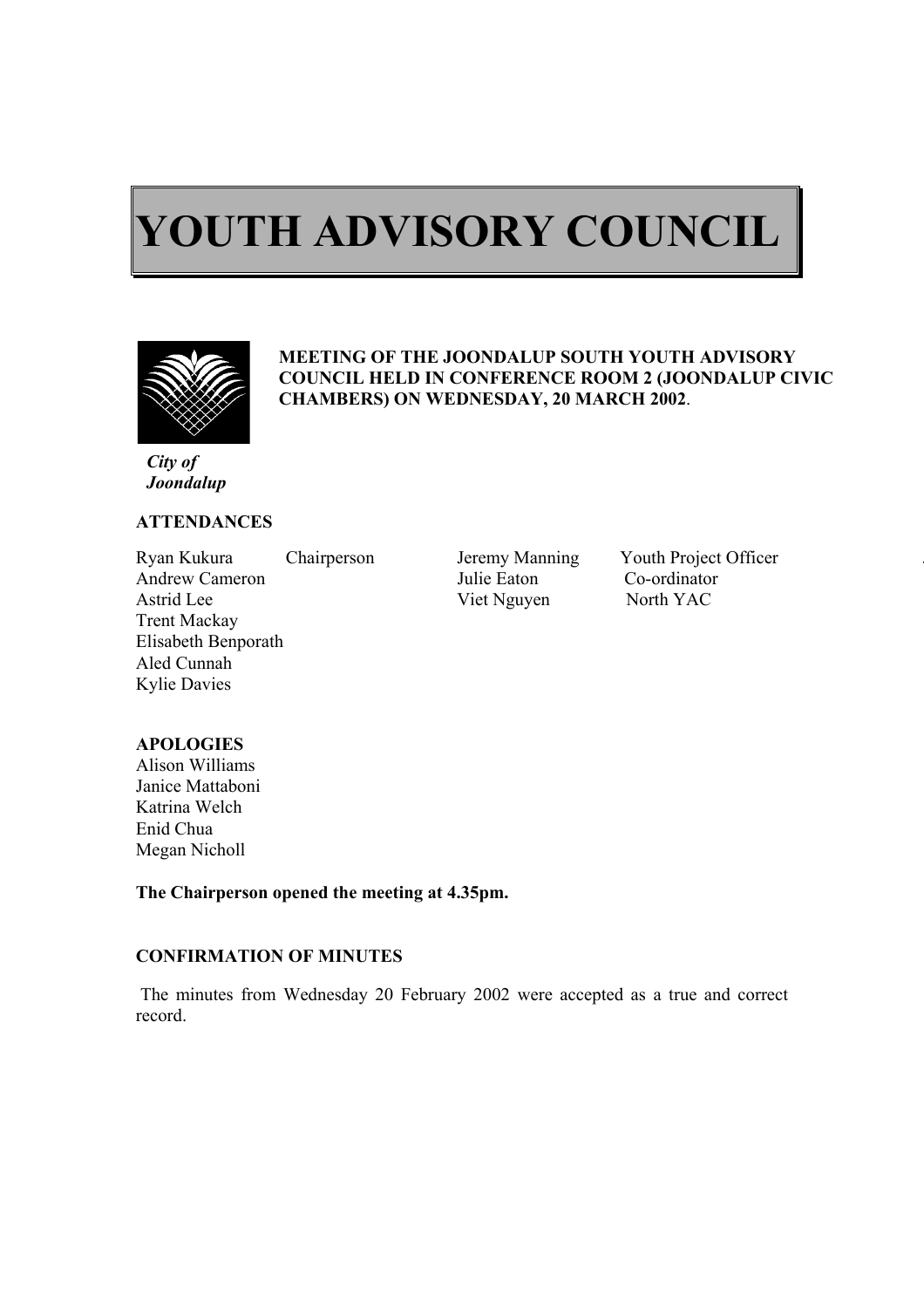# **MATTERS ARISING FROM PREVIOUS MINUTES**

#### **1) School Liaison Program**

Ryan Kukura and Andrew Cameron have been working on a plan to submit to Tracy Godfrey the City of Joondalup's Schools Liaison Officer.

# *ACTION*

*a) Ryan and Andrew will write up their ideas and submit them to Tracy.* 

# **2) Joondalup Festival – Youth Tent**

Jeremy Manning outlined the following points regarding the Youth Tent at the Joondalup Festival to be held on 23 and 24 March 2002 -

- Taryn who is completing her practicum as an Arts student with the City will be assisting with the Youth Tent. Please forward ideas and offers of help to Taryn.
- Taryn has completed the covering of the lounges. She needs a staple-gun for the preparation session. Ryan Kukura offered to bring one.
- Members of the YACs were encouraged to come on Thursday 21 March 2pm to 6 pm to assist with preparation for the Tent. This will be held in the vacant office space opposite Geckos Pizza Bar in Central Walk.
- On Saturday 23 March help will be needed from 10.00am onwards. Viet Nguyen, Aled Cunnah, Andrew Cameron, Trent Mackay and Ryan Kukura all offered to assist at this time.
- All YAC members are encouraged to recruit young people to join the YAC float in the parade on Saturday night.

# *ACTION*

- *1) Members will assist in preparation on Thursday 21 March.*
- *2) Members will assist with setting up on Saturday 23 March.*
- *3) Members will recruit young people for the parade.*

## **3) Greenwoodstock**

Jeremy Manning reported that the Greenwood High School Board has said no to their school being used as a venue for Greenwoodstock. Other possible venues were discussed and members were encouraged to come back to Jeremy as soon as possible with ideas regarding a venue.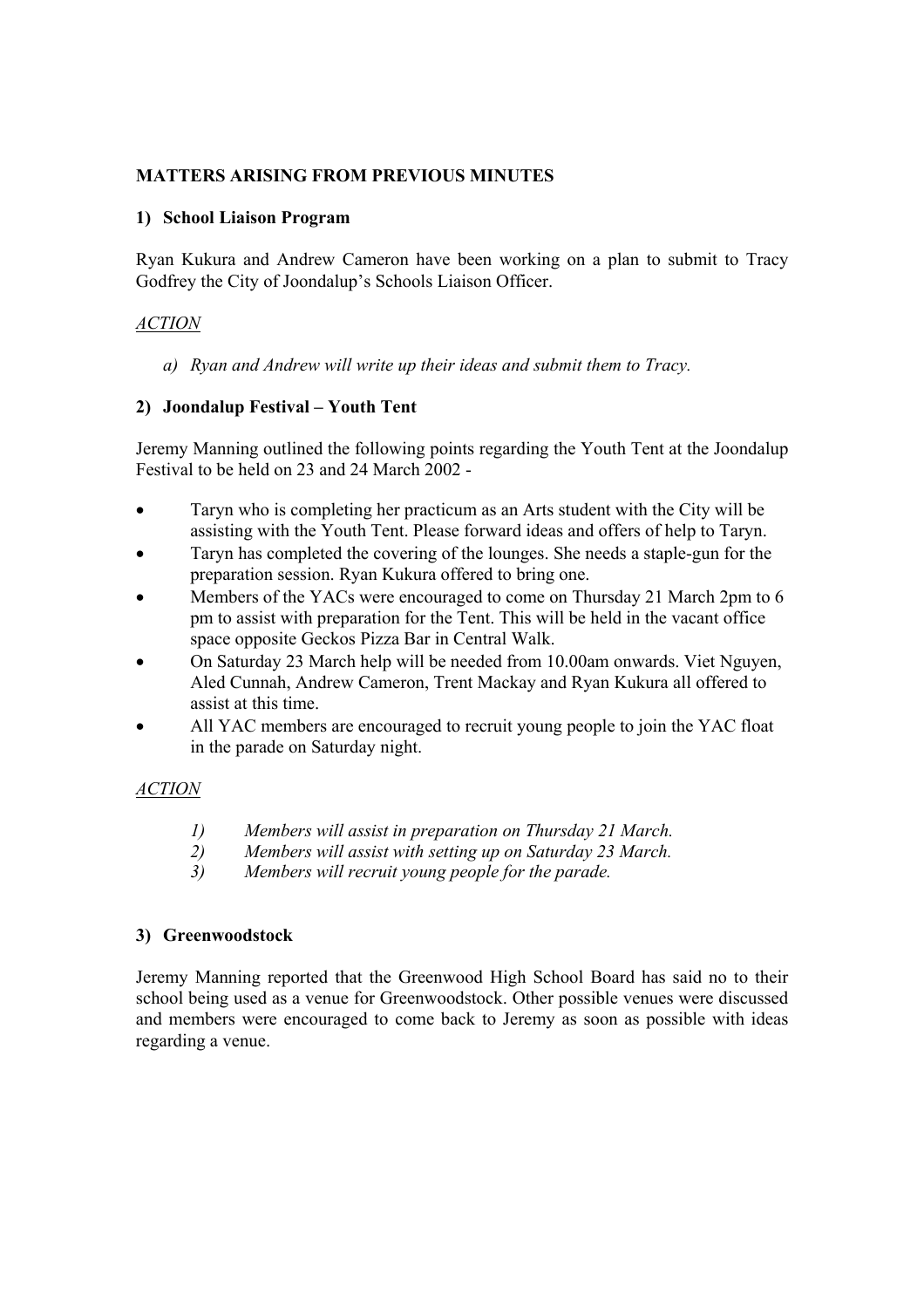#### *ACTION*

*YAC members to provide alternative venue ideas to Jeremy Manning by Friday 21 March 2002.* 

## **4) Youth Information Project**

Jeremy Manning reported to the group that progress had been made on the Youth Information Page. The City of Joondalup Youth Website has received a great deal of attention and members of the Youth Services and Community Connections teams have been working closely with the Information Technology staff to update and upgrade the site.

Another part of the information project is the newsletter and many ideas came from the group regarding publishing the next edition.

# *ACTION*

- *a) YAC members to work on developing the next newsletter. Content to be derived from YAC members, Uni students and City of Joondalup Staff.*
- *b) Jeremy Manning offered to take an "editors" role in the development of the newsletter.*
- *c) Public Relations representatives to bring ideas to the next meeting.*

## **5) Youth Café**

A meeting has been held with the owner of Geckos Pizza Bar and he is very interested in pursuing ideas for developing a youth focus to promote the business. Jeremy Manning, Anna Kim, Julie Eaton and Deanne Squance, the City's new Central Business District Development Officer attended the meeting. The owner also attended the YAC North meeting on Monday and discussed some ideas.

## *ACTION*

*A second meeting with the owner to discuss definite actions will be organised in mid April – after the Dance Party.* 

## **5) YAC Tenancy**